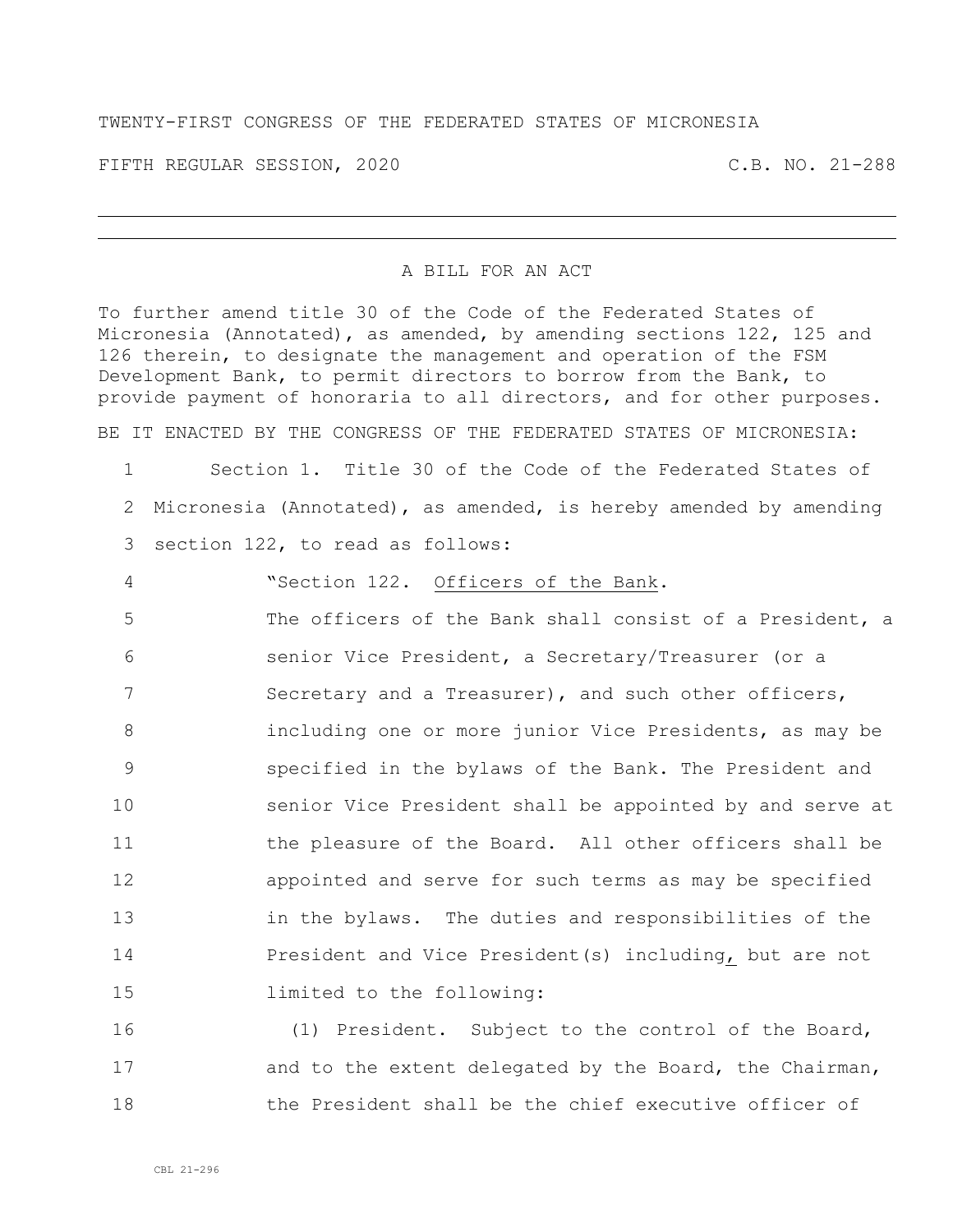C.B. NO. 21-288

1 the Bank and shall have the general supervision, direction and control of the business and officers of the Bank. The President shall be delegated the duties and responsibilities of the day-to-day management and operation of the Bank. The President shall be an *ex officio* member of the Board, with full voting and other rights, except that the President may not hold the office of Chairman or Vice Chairman. The President shall have the general powers and duties of management usually vested in the office of the President of a corporation engaged in the banking business. (2) Vice President(s). In the absence of the **President, the senior Vice President, or any other Vice** 14 President in the order specified in the bylaws, shall **perform**  $[a+1]$  the duties  $[ef]$  assigned by the President **Except that of ex officio director,** and when so acting 17 shall have [all] the assigned powers of, and be subject 18 to all the restrictions imposed upon, the President." Section 2. Title 30 of the Code of the Federated States of

 Micronesia (Annotated), as amended, is hereby amended by amending section 125, to read as follows:

 "Section 125. Acts affecting personal financial interest.

 No director or officer of the Bank shall participate personally and substantially in the making of any

of 4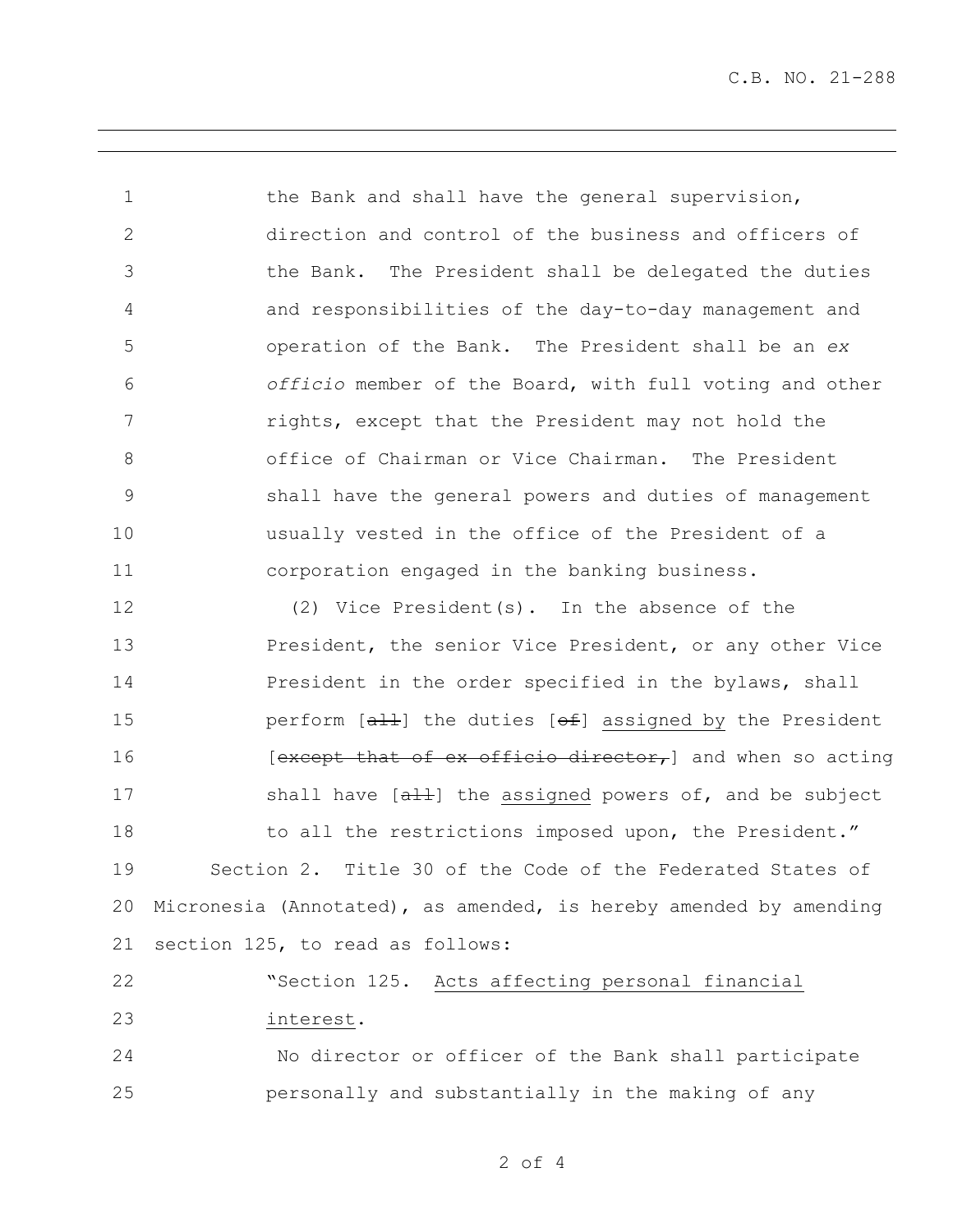decision relating to any application for a loan or other commitment from or through the Bank in which, to his knowledge, he, his spouse, child, close relatives, partner, organization in which he or she is serving as officer, directors, trustee, partner, or employees, or any person or organization with whom he is negotiating or has any arrangement concerning prospective employment 8 has a financial interest. No [director or] officer of the Bank shall be eligible to borrow money from or 10 through the Bank, or to assume responsibility in whole or in part under a guarantee or indemnity or by the deposit of a security to the Bank in respect of a debt or obligation of a third party." Section 3. Title 30 of the Code of the Federated State of Micronesia (Annotated), as amended, is hereby amended by amending section 126, to read as follows:

17 Section 126. Expenses and honoraria. Directors shall be entitled to necessary travel expenses 19 While on the business of the Bank. All Directors [ $\frac{mag}{}$ 20 receive an honorarium of such amount as [may be] 21 determined by the Board. [Government employees shall not be entitled to an honorarium for attending Board meetings during normal hours of employment.]" 

of 4